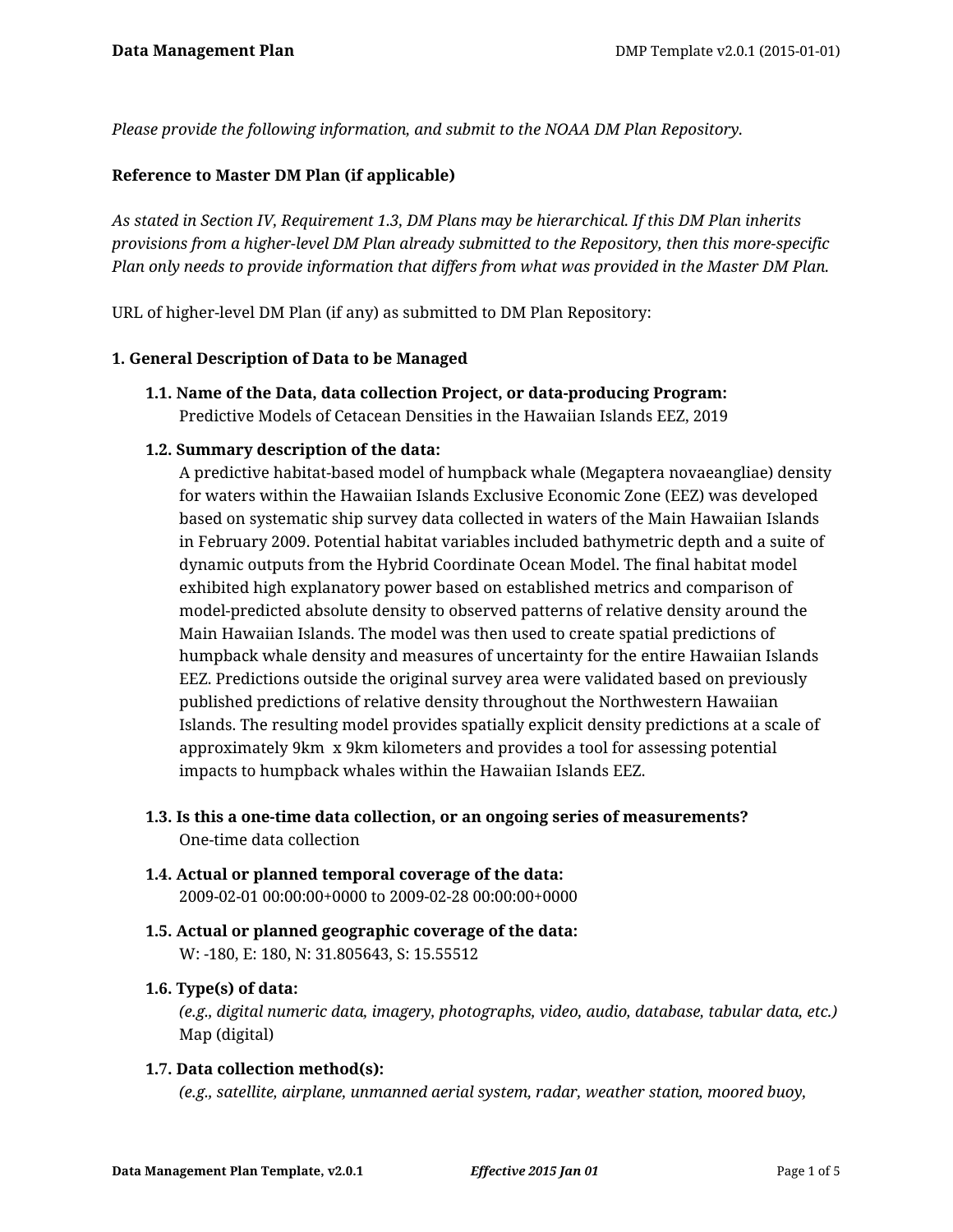*research vessel, autonomous underwater vehicle, animal tagging, manual surveys, enforcement activities, numerical model, etc.)*

## **1.8. If data are from a NOAA Observing System of Record, indicate name of system:**

**1.8.1. If data are from another observing system, please specify:**

## **2. Point of Contact for this Data Management Plan (author or maintainer)**

**2.1. Name:**

Timothy J Haverland

- **2.2. Title:** Metadata Contact
- **2.3. Affiliation or facility:**
- **2.4. E-mail address:**

tim.haverland@noaa.gov

**2.5. Phone number:** 301-427-8137

#### **3. Responsible Party for Data Management**

*Program Managers, or their designee, shall be responsible for assuring the proper management of the data produced by their Program. Please indicate the responsible party below.*

**3.1. Name:**

Timothy J Haverland

**3.2. Title:** Data Steward

# **4. Resources**

*Programs must identify resources within their own budget for managing the data they produce.*

# **4.1. Have resources for management of these data been identified?**

# **4.2. Approximate percentage of the budget for these data devoted to data management ( specify percentage or "unknown"):**

# **5. Data Lineage and Quality**

*NOAA has issued Information Quality Guidelines for ensuring and maximizing the quality, objectivity, utility, and integrity of information which it disseminates.*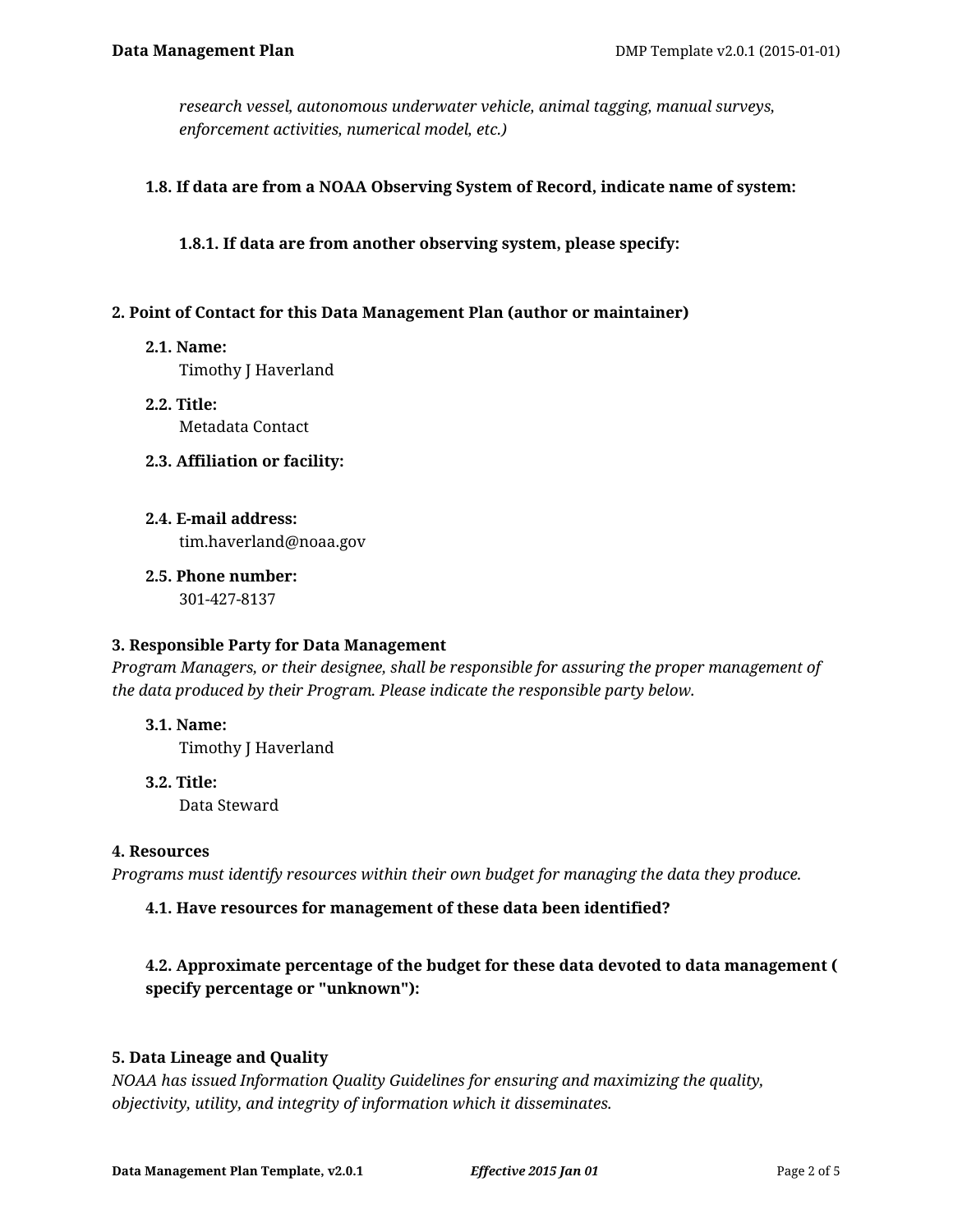# **5.1. Processing workflow of the data from collection or acquisition to making it publicly accessible**

*(describe or provide URL of description):*

Process Steps:

- 2020-05-11 00:00:00 - Outputs from models were assigned to cells in the study area.

**5.1.1. If data at different stages of the workflow, or products derived from these data, are subject to a separate data management plan, provide reference to other plan:**

**5.2. Quality control procedures employed (describe or provide URL of description):**

### **6. Data Documentation**

*The EDMC Data Documentation Procedural Directive requires that NOAA data be well documented, specifies the use of ISO 19115 and related standards for documentation of new data, and provides links to resources and tools for metadata creation and validation.*

# **6.1. Does metadata comply with EDMC Data Documentation directive?**

No

# **6.1.1. If metadata are non-existent or non-compliant, please explain:** Missing/invalid information:

- 1.7. Data collection method(s)

- 4.1. Have resources for management of these data been identified?

- 4.2. Approximate percentage of the budget for these data devoted to data management

- 5.2. Quality control procedures employed
- 7.1. Do these data comply with the Data Access directive?
- 7.1.1. If data are not available or has limitations, has a Waiver been filed?
- 7.1.2. If there are limitations to data access, describe how data are protected
- 7.3. Data access methods or services offered
- 7.4. Approximate delay between data collection and dissemination
- 8.1. Actual or planned long-term data archive location
- 8.2. Data storage facility prior to being sent to an archive facility

- 8.3. Approximate delay between data collection and submission to an archive facility

- 8.4. How will the data be protected from accidental or malicious modification or deletion prior to receipt by the archive?

# **6.2. Name of organization or facility providing metadata hosting:**

NMFS Office of Science and Technology

#### **6.2.1. If service is needed for metadata hosting, please indicate:**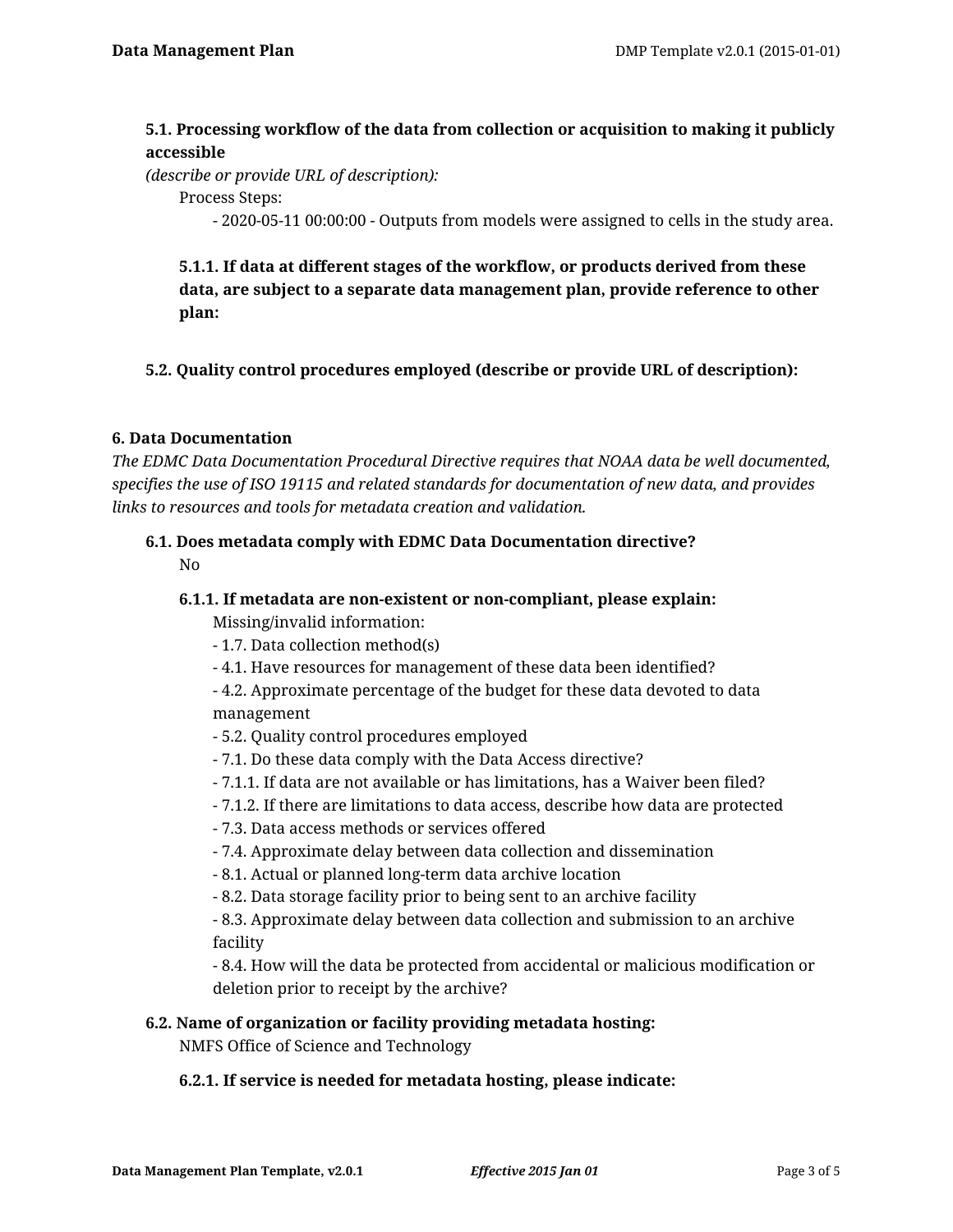# **6.3. URL of metadata folder or data catalog, if known:**

https://www.fisheries.noaa.gov/inport/item/63363

## **6.4. Process for producing and maintaining metadata**

*(describe or provide URL of description):*

Metadata produced and maintained in accordance with the NOAA Data Documentation Procedural Directive: https://nosc.noaa.gov/EDMC/DAARWG/docs/EDMC\_PD-Data\_Documentation\_v1.pdf

# **7. Data Access**

*NAO 212-15 states that access to environmental data may only be restricted when distribution is explicitly limited by law, regulation, policy (such as those applicable to personally identifiable information or protected critical infrastructure information or proprietary trade information) or by security requirements. The EDMC Data Access Procedural Directive contains specific guidance, recommends the use of open-standard, interoperable, non-proprietary web services, provides information about resources and tools to enable data access, and includes a Waiver to be submitted to justify any approach other than full, unrestricted public access.*

# **7.1. Do these data comply with the Data Access directive?**

**7.1.1. If the data are not to be made available to the public at all, or with limitations, has a Waiver (Appendix A of Data Access directive) been filed?**

# **7.1.2. If there are limitations to public data access, describe how data are protected from unauthorized access or disclosure:**

**7.2. Name of organization of facility providing data access:** NMFS Office of Science and Technology (OST)

# **7.2.1. If data hosting service is needed, please indicate:**

**7.2.2. URL of data access service, if known:**

https://noaa.maps.arcgis.com/home/item.html?id=a30746af429e4d26866d16ff3b98d763

#### **7.3. Data access methods or services offered:**

# **7.4. Approximate delay between data collection and dissemination:**

**7.4.1. If delay is longer than latency of automated processing, indicate under what authority data access is delayed:**